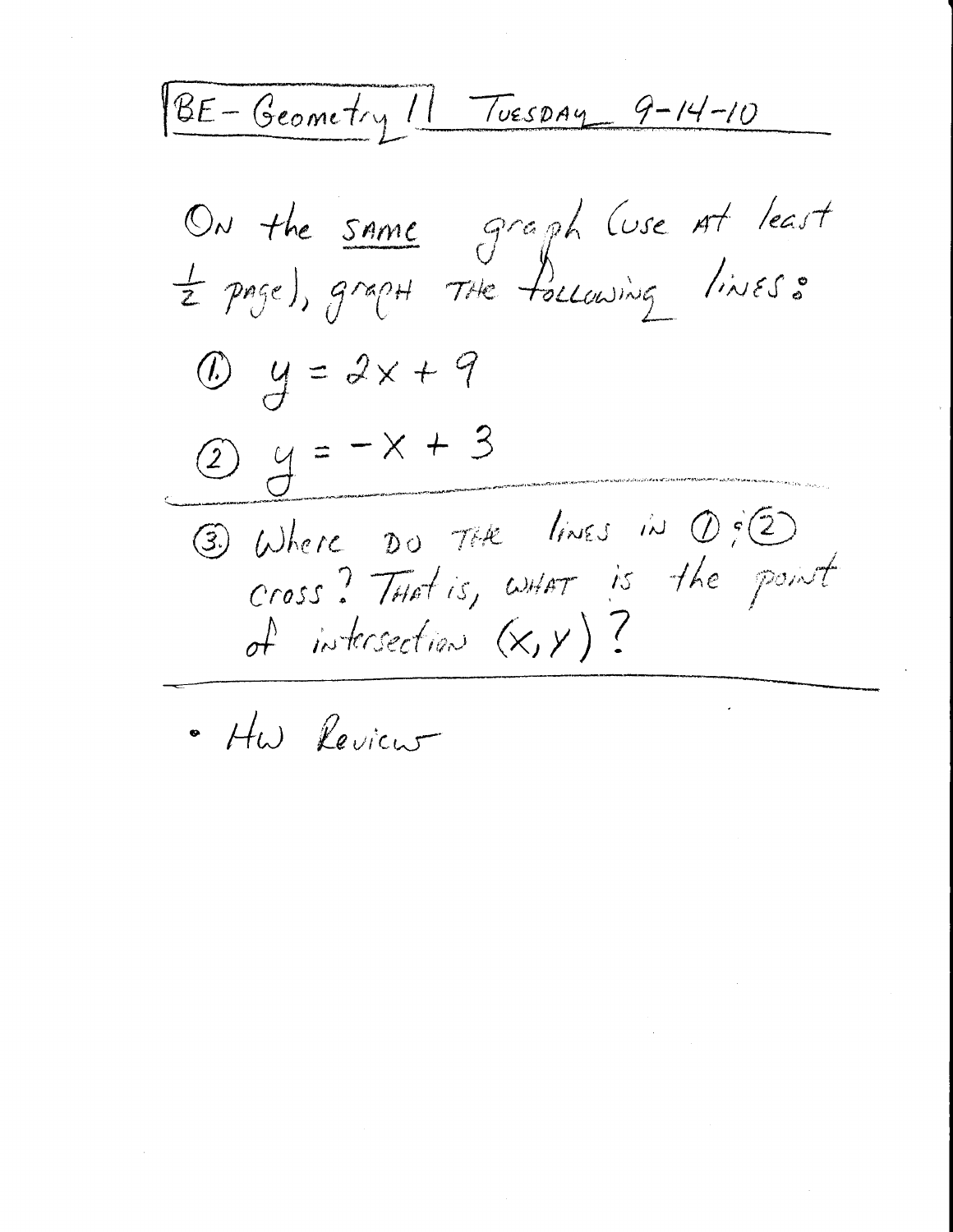

Is there a way to find this point of intersection (x, y) using Algebra?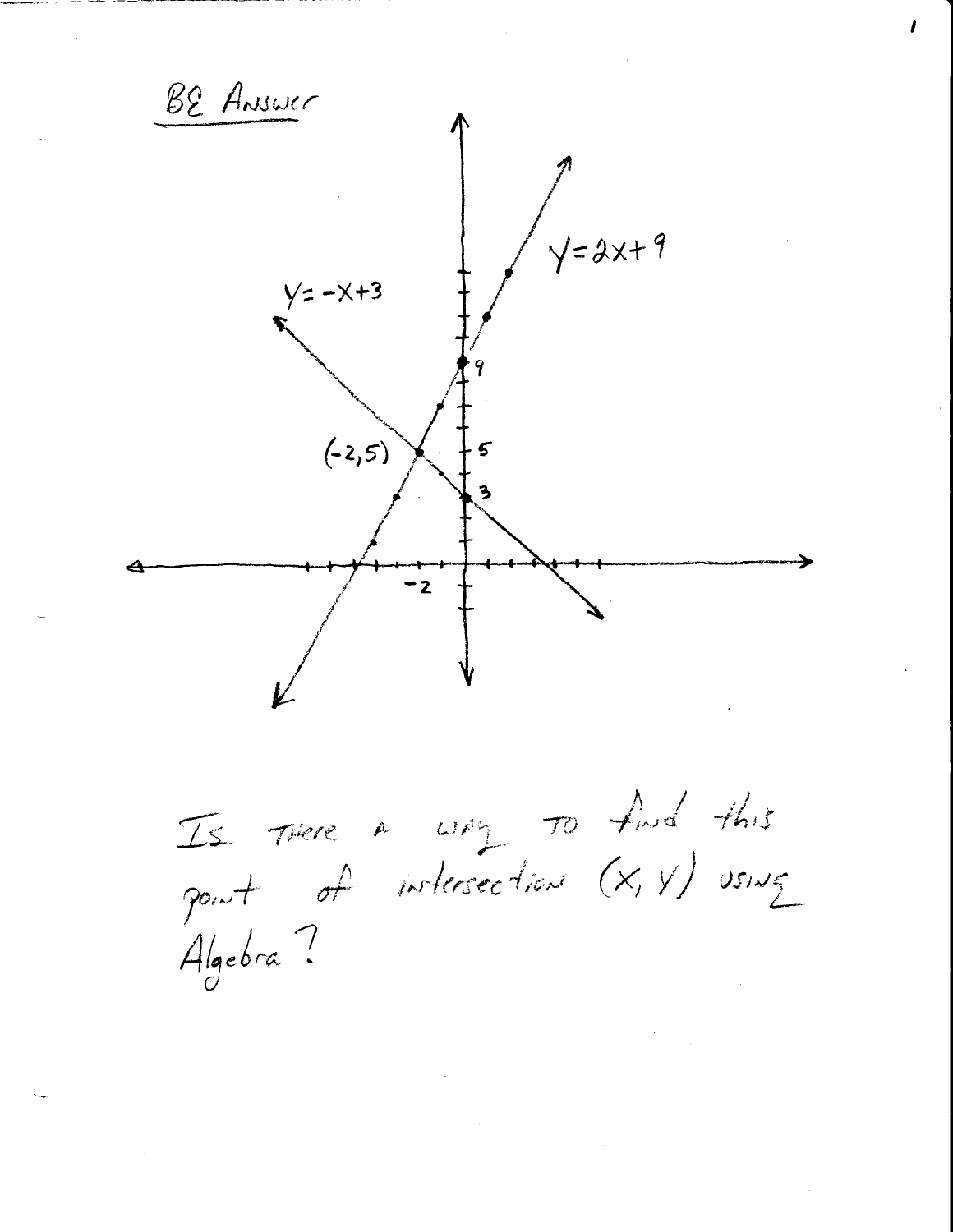Geometry 1 - Mr.C. - Compound inequalities, linear eq. Name HW Practice Solve each compound inequality and graph its solution. Date and the second second second second second second second second second second second second second second second second second second second second second second second second second second second second second second 2)  $x + 1 \le 6x + 6$  and  $4 + 5x > 6x + 3$  $-4$   $-3$   $-2$   $-1$  0 1 2 3 4)  $3v-3 \leq 2+2v \leq 6v+6$ -2-t0t23456'l Period l)  $4b - 3 > 5b - 4$  or  $5b - 1 > 5 + 3b$  $\leftarrow$   $\leftarrow$   $\leftarrow$   $\leftarrow$   $\leftarrow$   $\leftarrow$   $\leftarrow$   $\leftarrow$   $\leftarrow$   $\leftarrow$   $\leftarrow$   $\leftarrow$   $\leftarrow$   $\leftarrow$   $\leftarrow$   $\leftarrow$   $\leftarrow$   $\leftarrow$   $\leftarrow$   $\leftarrow$   $\leftarrow$   $\leftarrow$   $\leftarrow$   $\leftarrow$   $\leftarrow$   $\leftarrow$   $\leftarrow$   $\leftarrow$   $\leftarrow$   $\leftarrow$   $\leftarrow$   $\leftarrow$   $\leftarrow$   $\leftarrow$   $\leftarrow$   $\leftarrow$   $\leftarrow$ 3)  $x-6 < 5x-6 < 3x-4$ -1 0 1 2 3 5) through:  $(0, 1)$  and  $(5, 4)$ 7) through:  $(-1, -5)$  and  $(0, 2)$ 9) through:  $(0, 5)$  and  $(3, -1)$ 11) through: (2, 5), parallel to  $y = \frac{3}{5}x + 5$ z 13) through:  $(-1, 1)$ , perp. to  $y = -x + 5$ 4 Write the slope-intercept form of the equation of the line through the given points. 6) through:  $(0, 2)$  and  $(1, 0)$ 8) through:  $(-3, -4)$  and  $(0, 1)$ 10) through:  $(-4, 3)$  and  $(0, 4)$ Write the slope-intercept form of the equation of the line described. 12) through:  $(5, -2)$ , parallel to  $y = -\frac{3}{5}x + 5$ 14) through:  $(-4, -3)$ , perp. to  $y = -4x + 4$ 

Write the slope-intercept form of the equation of each line.



ID: I

 $\mathbf{z}$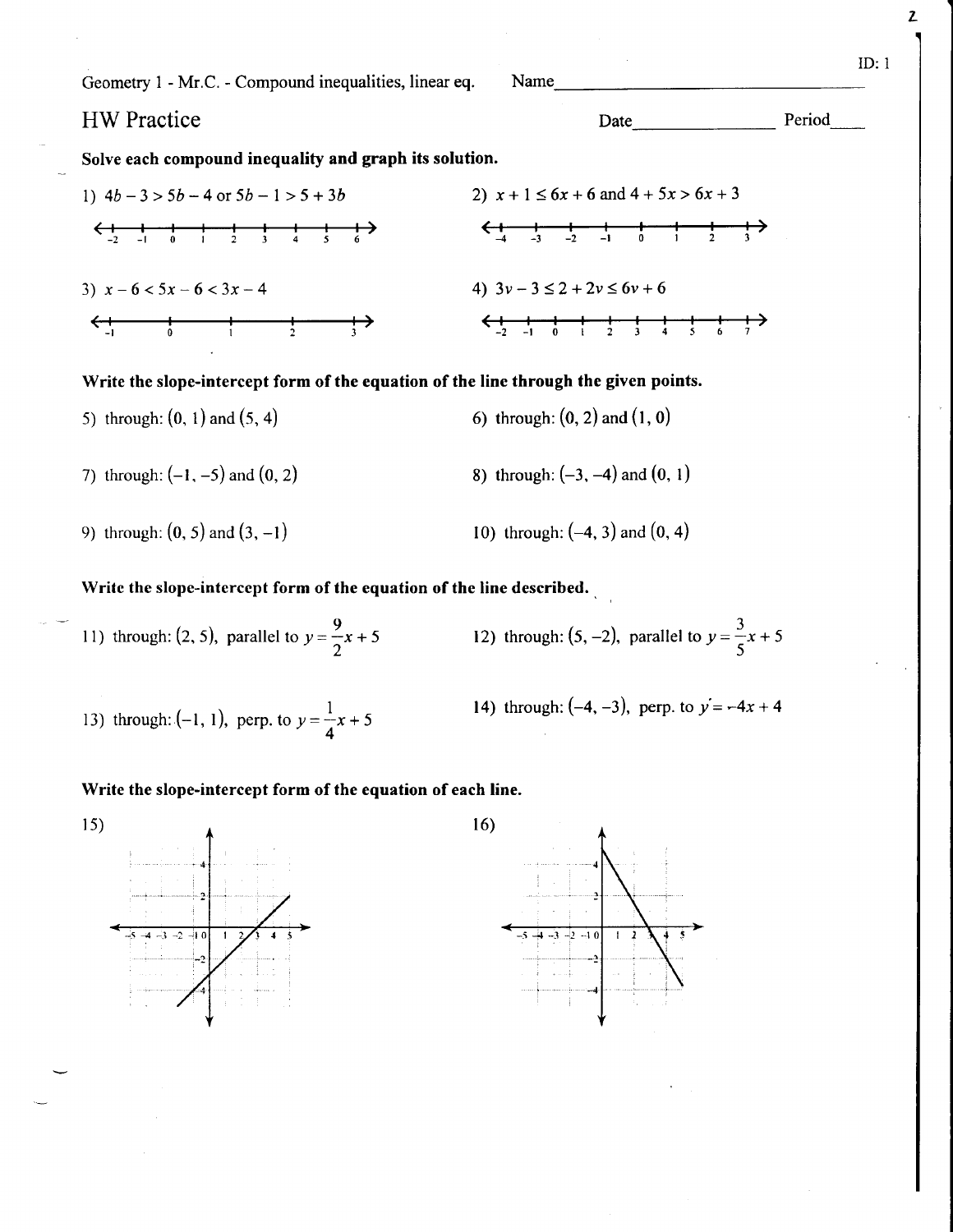Answers to HW Practice (ID: 1)

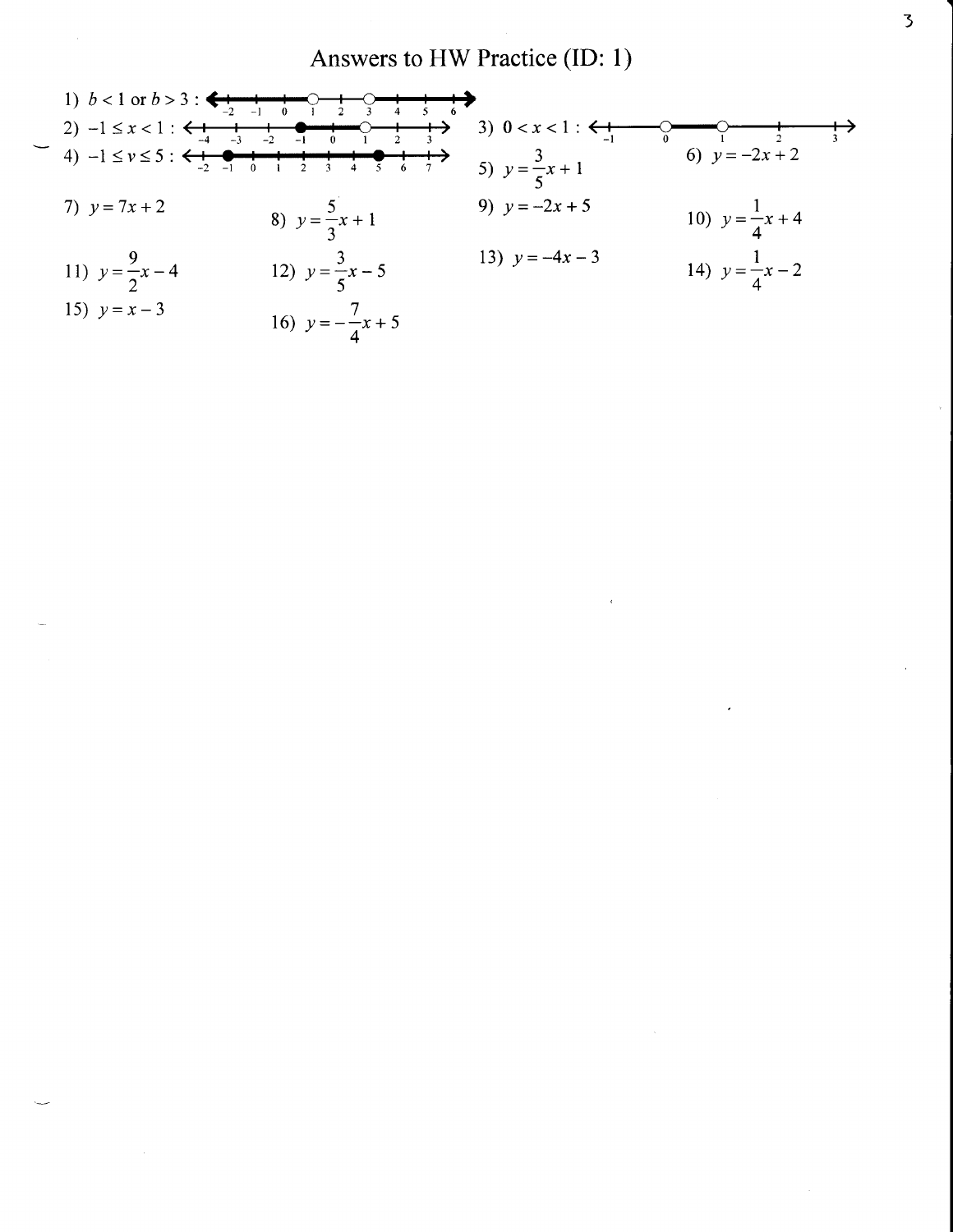<u>Solving Systems of Linear Equations</u> EBS => Elimination By SUBSTITUTION Key: solve Equation  $0$  or  $0$  for  $0$  or  $0$ <br>then substitute m to the other  $O(g)=m(x)+b$   $\Rightarrow (17$  choices)  $(2)(3) = m(x) + b$  $\frac{1}{2}y=\sqrt{2x+9}$  $\overset{f(x)}{\sim} 0$ Use  $\epsilon_1$ THC  $\frac{U_1}{U_1}$  or  $\frac{U_2}{U_2}$  $\circledcirc$  (g=-x+3 y is eliminated,  $2x+9 = -x + 3$  $+ x + x$  $3x+9 = 3$ <br>-9 -9  $\frac{3x}{3}$  =  $\begin{array}{ccc}\n\overbrace{(X=-2)} & \text{Use} & \text{Expectr} & \text{Ex} & \text{Exerc} & \text{Exerc} & \text{Exerc} & \text{Exerc} & \text{Exerc} & \text{Exerc} & \text{Exerc} & \text{Exerc} & \text{Exerc} & \text{Exerc} & \text{Exerc} & \text{Exerc} & \text{Exerc} & \text{Exerc} & \text{Exerc} & \text{Exerc} & \text{Exerc} & \text{Exerc} & \text{Exerc} & \text{Exerc} & \text{Exerc} & \text{Exerc} & \text{Exerc} & \text{Exerc} & \text{Exerc} & \text{Exerc} & \$  $\frac{98}{10}$  y = -(-2) + 3  $0 y = 2(2)+9$  $rac{y=-4+9}{y=5}$  $\mathbb{C}$  = 5 ANS  $\Rightarrow$  (-2, 5)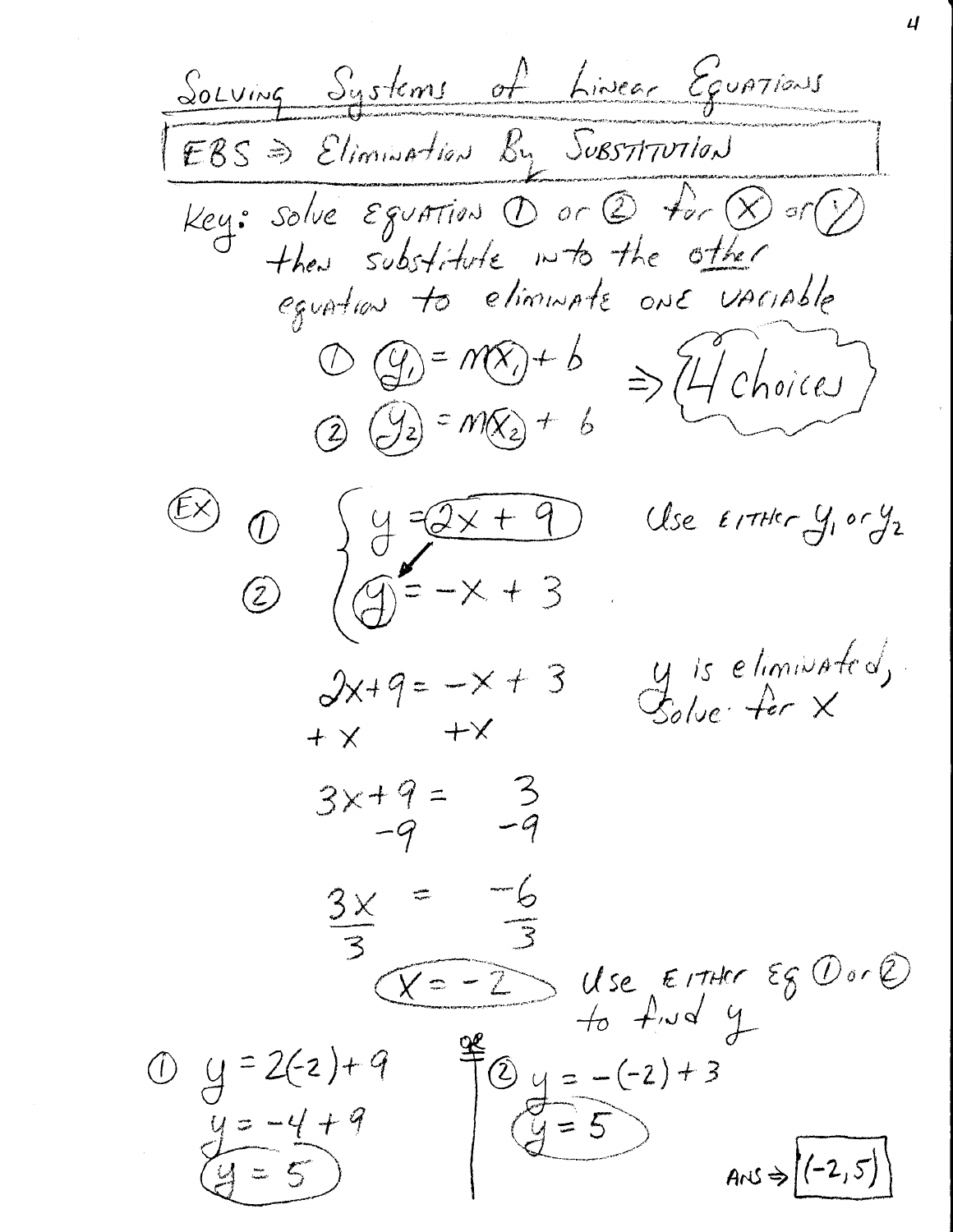EBA => Elminiation by Addition) Key:  $get \times, \times,$  and numbers lived up, then multiply Nowe, 1, or both Equations to get Equal and opposite coefficients<br>for the X or the Y. Then add Equations  $\sqrt{2}$  choices) to climate Xor Y.  $y = 2x + 9$   $\xrightarrow{-1}$   $y = -2x - 9$  $\mathcal{E}$ limnufile  $y = -x + 3$   $\rightarrow$   $y = -x + 3$  $0 = -3x - 6$  $6 = -3x$ Joback To Emico  $-2 = x$  $y=2x+9$   $\rightarrow y=2x+9$ <br> $y=-x+3$   $\stackrel{(2)}{=} 2y=72x+6$ Johnt to<br>City for eg-<br>original X  $3y = 15$  $(y = 5)$ 

5.